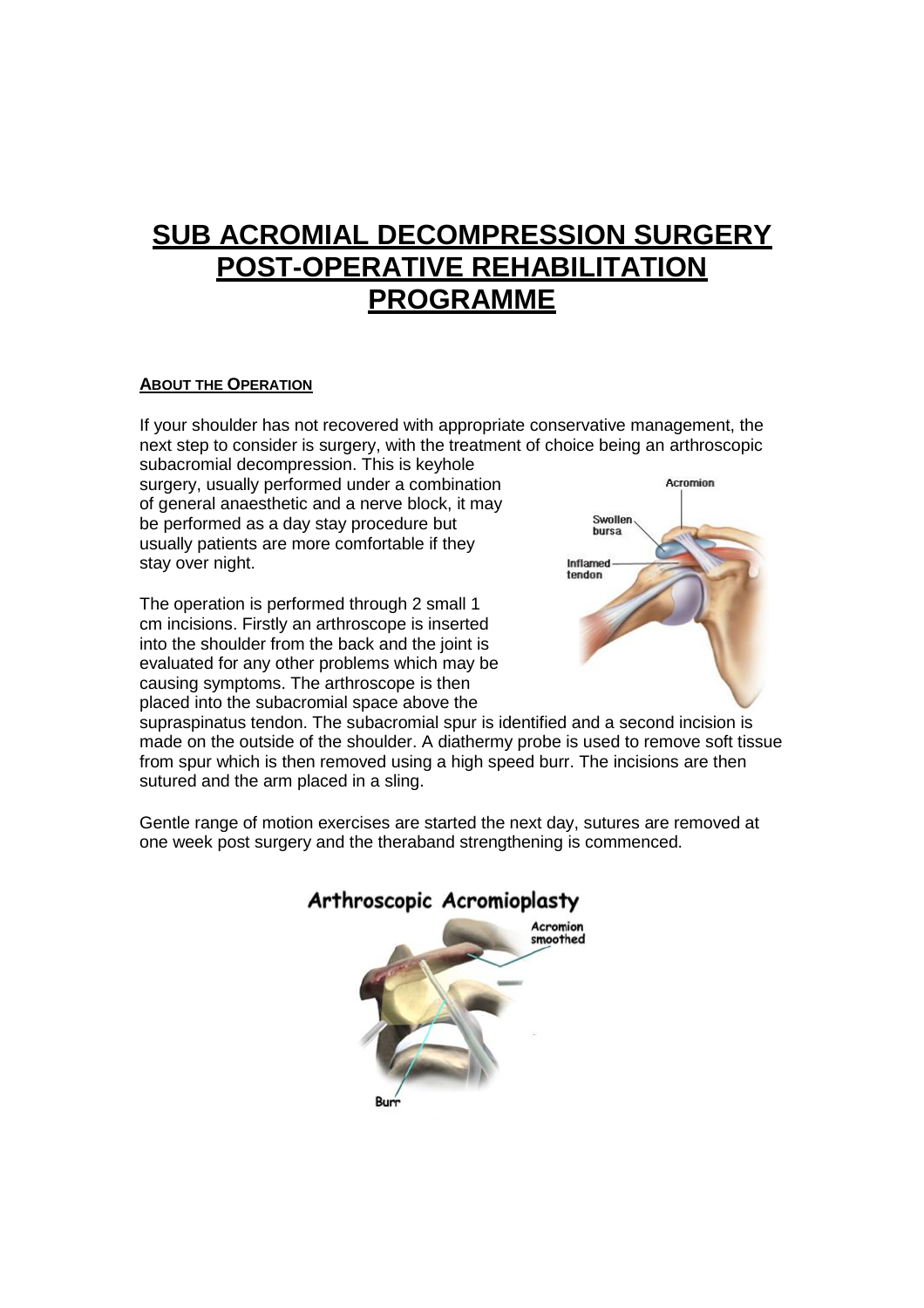#### **Post Operative Rehabilitation**

Following your shoulder operation it is very important to perform the following exercises to regain your mobility over the first 4-6 weeks.

Only perform exercises taught to you by your physiotherapist or surgeon.

Exercises should be performed 4 times a day and it is a good idea to take medication 30-40 minutes prior to exercise.

Ideally you should see your physiotherapist at 2 weeks post operatively.

#### **Swelling:**

Post Operatively you may have considerable swelling around your shoulder. It is crucial to reduce this swelling as it impedes healing and your mobility. This can be achieved by applying ice for 20 minutes following exercises. Ice (crushed, cubes, frozen peas, an ice pack etc wrapped in towelling) should be placed directly over your shoulder.

#### **Sling:**

The sling is just for comfort and patients are advised to stop using it as soon as possible.

If wearing the sling your arm should be resting comfortably, with your hand at the level of your chest. It should be supporting the entire weight of your arm.

One of our Body Logic Physiotherapists will show you how to put on and take off your sling post surgery.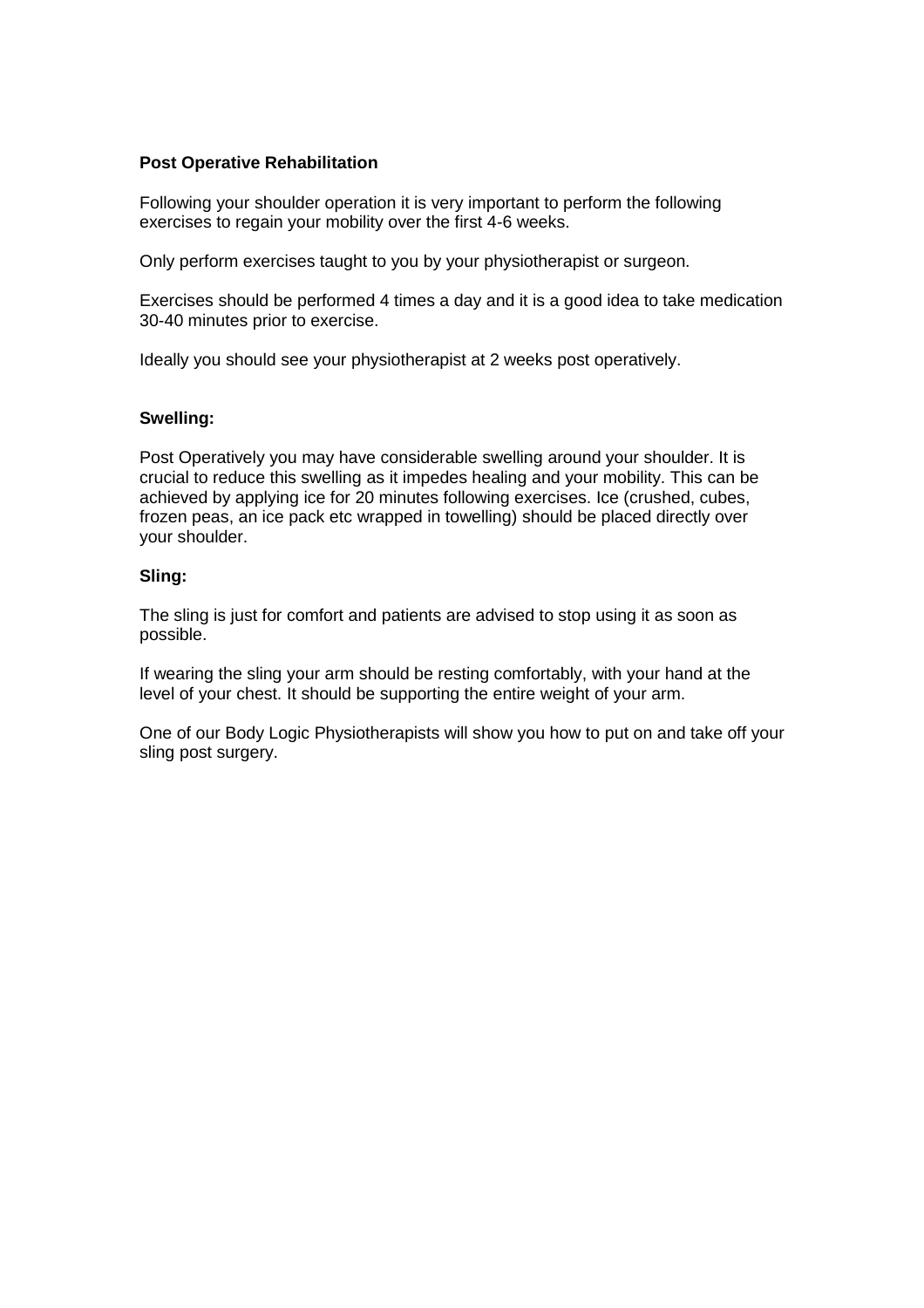# **SHOULDER EXERCISES – ACTIVE/ASSISTED**

- Exercises to be done 5 times a day.  $\bullet$
- Use ice regularly for 20 minutes at a time.  $\bullet$
- These exercises are to help increase range of movement with some form of assistance.  $\bullet$
- Always exercise within your pain limit.  $\bullet$

### **1. CIRCLES**



Lean forward so arm comes away from your body. Rotate arm in a clockwise and anti-clockwise direction. X10 each.

### **2. PENDULAR MOVEMENTS ACROSS THE BODY**





**3. PENDULAR MOVEMENTS FORWARDS AND BACKWARDS**



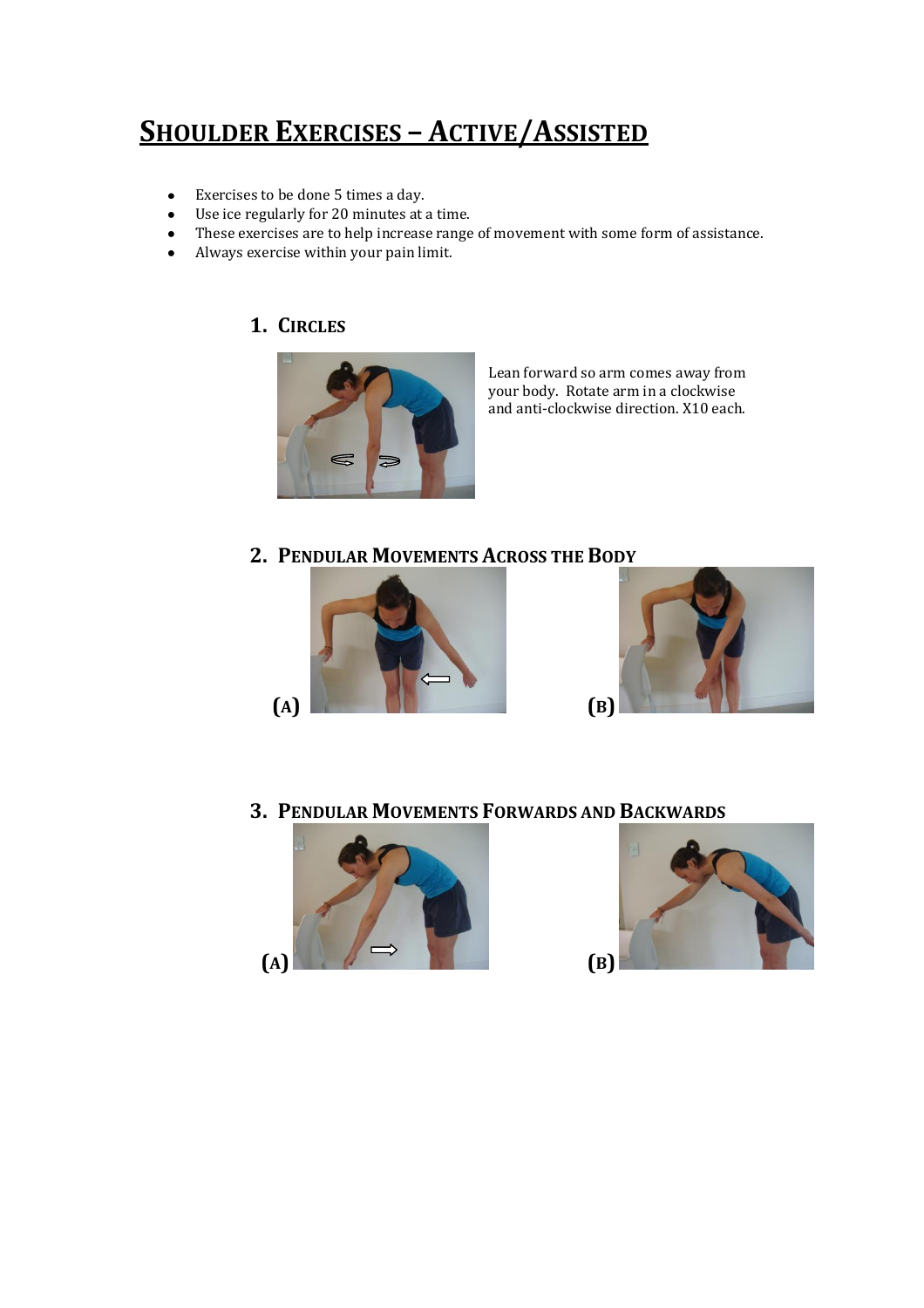## **4. STANDING ARM STRETCH**





With hands on bench walk back until you feel a gentle stretch. Hold 10 secs. (Repeat 10x).

# **5. SHOULDER ELEVATION**



arm to support operated arm. When lowering, gently push<br>Gently lift arm up as far as comfortable. operated arm into other hand Gently lift arm up as far as comfortable. Hold 5 secs, then lower. (X10) to reduce pain.





Gradually increase range as shown.

# **6. EXTERNAL ROTATION**





Using stick to assist, set the shoulders. Keep elbows at side. Use good arm to rotate operated arm